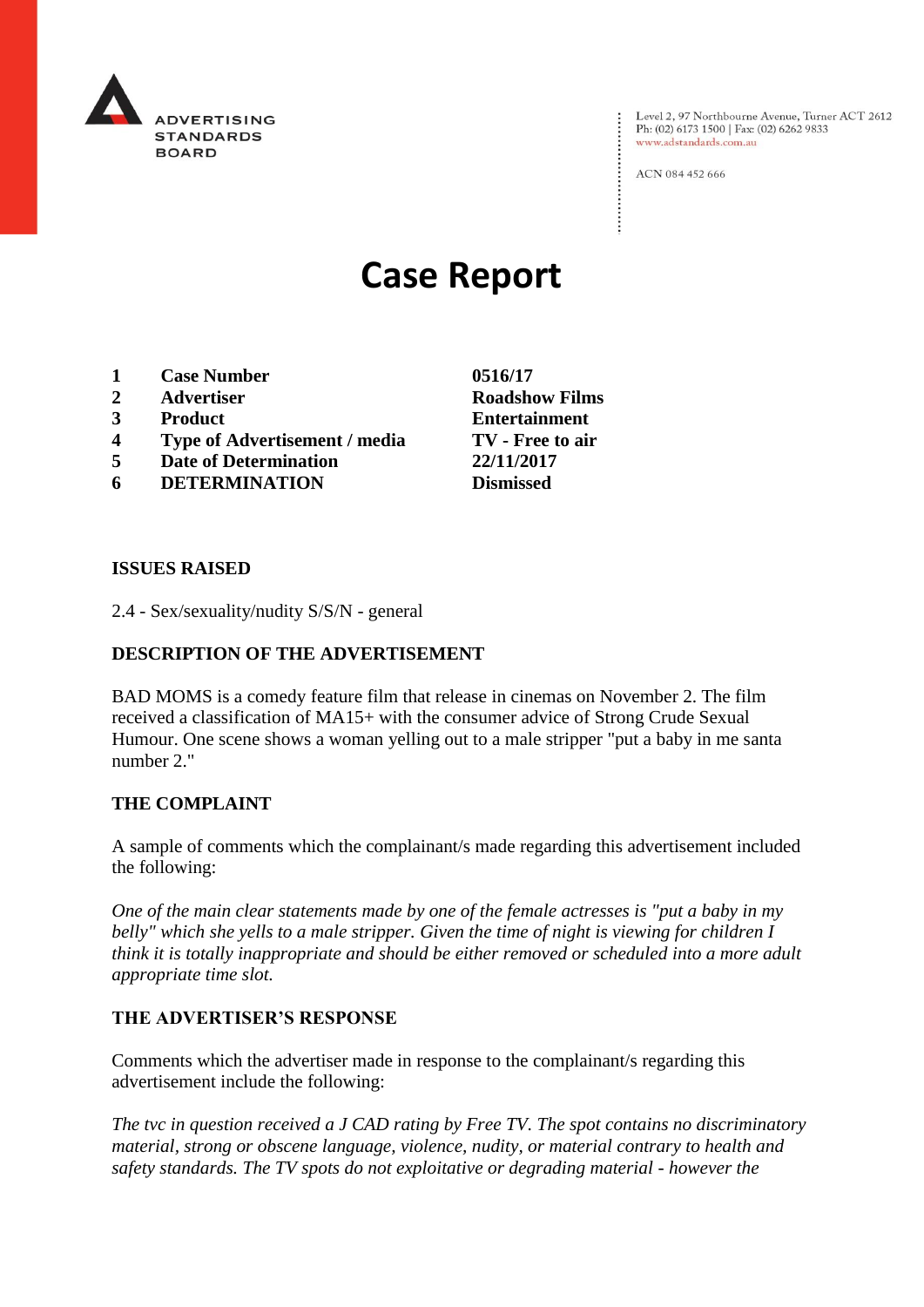*comment "put a baby in me Santa number 2" I''m assuming is what the complainant believes to be degrading to women in this instance. The film is a comedy and this joke is relevant to the tome of the film.*

*The TV spots have been placed in accordance with the Free TV code of practice applicable to J rated TV spots.*

## **THE DETERMINATION**

The Advertising Standards Board ("Board") considered whether this advertisement breaches Section 2 of the Advertiser Code of Ethics (the "Code").

The Board noted the complainant's concerns that the advertisement contains sexually suggestive content and is inappropriate.

The Board viewed the advertisement and noted the advertiser's response.

The Board considered whether the advertisement was in breach of Section 2.4 of the Code. Section 2.4 of the Code states: "Advertising or Marketing Communications shall treat sex, sexuality and nudity with sensitivity to the relevant audience".

The Board noted that the advertisement features scenes from the movie Bad Moms 2. The advertisement shows scenes of the mother arriving at their daughter's home. There is one scene of the women at a strip show and the men are dressed in santa outfits. One of the characters yells to him "put a baby in me santa number 2." Details of cinema screening times appear on screen.

The Board noted the advertisements had been given a J rating by CAD based on their content meaning it may be broadcast at any time of day, except during P and C programs or adjacent to P or C periods. Exercise care when placing in programs principally directed to children. The Board noted the advertisement was aired at the appropriate time for the rating given. (http://www.freetv.com.au/media/CAD/Placement\_Codes.pdf).

The Board noted that the movie itself is an MA15+ rated movie and that the scenes from the movie included in the current advertisement are not overtly sexualised and include scenes that are humorous and related to the film.

The Board noted that the scene of the woman yelling to the male stripper is fleeting and that the stripper is not naked and there is no inappropriate nudity. The Board noted that the words used are not obscene and that the inference has a sexual connotation however it would require a certain level of understanding to know what was meant by the statement. The Board considered that most young children would not understand what was meant by the woman.

The Board noted that the women are not seen approaching the strippers and the scene itself is not the focus of the advertisement.

The Board noted the advertisement included scenes from the movie it was advertising and